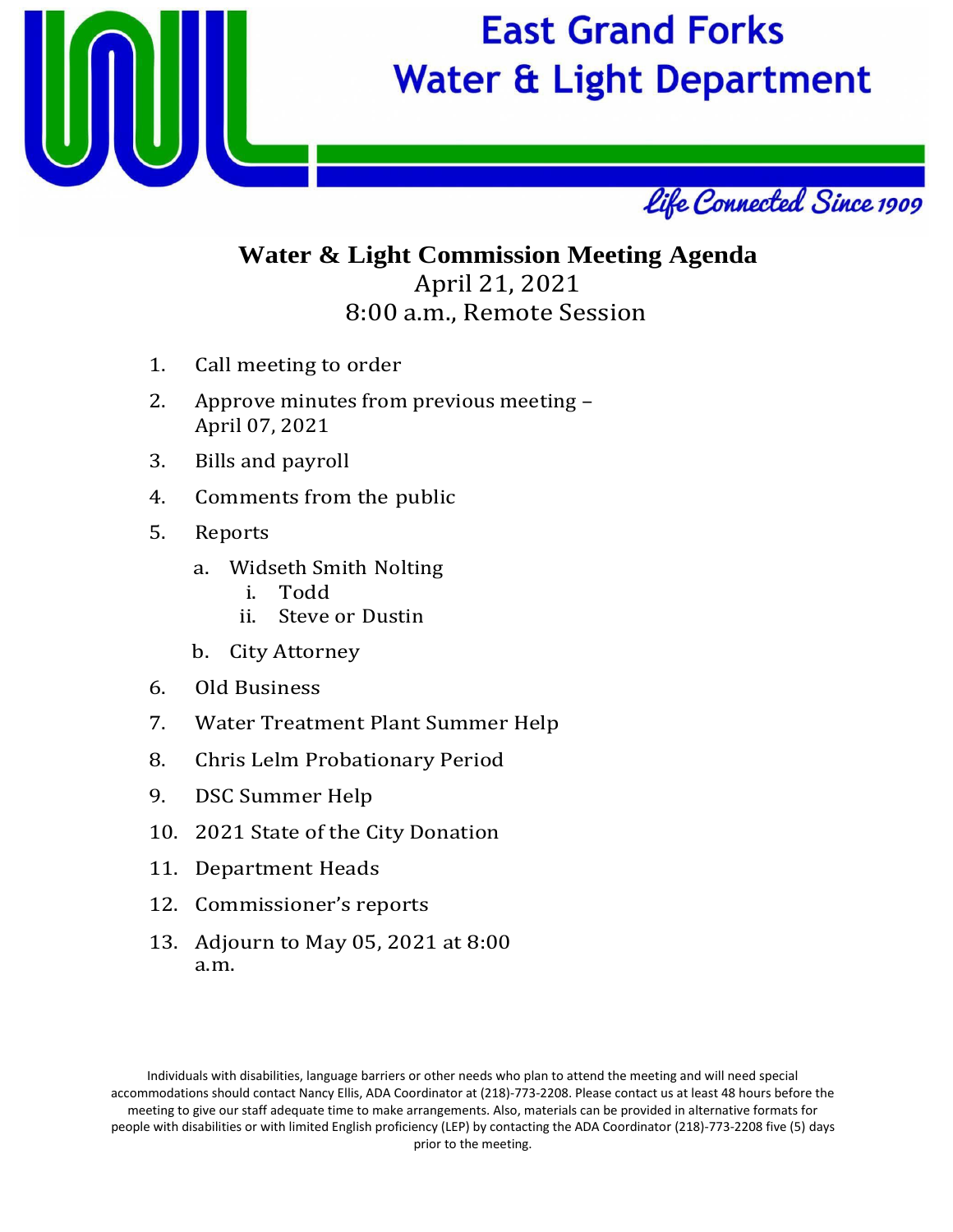Minutes of the regular meeting of the Water, Light, Power and Building Commission of the City of East Grand Forks, Minnesota on April 7, 2021 at 8:00 a.m held remotely due to the COVID 19 virus pandemic and pursuant to MN Statutes 13D.02, 13D.021 and 13D.04. Present: Grinde, Beauchamp, Quirk, DeMers Absent: None

Also present: Keith Mykleseth, Ron Galstad, Brian Johnson, Jeff Olson, Steve Emery, Todd Forster, Brianna Feil, Kevin Hatcher, Corey Thompson, and Karla Anderson.

It was moved by Commissioner Quirk seconded by Commissioner Beauchamp that the minutes of the previous regular meeting of March 17, 2021, be approved as read. Voting Aye: Grinde, Beauchamp, Quirk, DeMers Voting Nay: None

It was moved by Commissioner Quirk seconded by Commissioner Beauchamp to authorize the Secretary to issue payment of the recommended bills and payroll in the amount of \$1,052,478.16. Voting Aye: Grinde, Beauchamp, Quirk, DeMers Voting Nay: None

It was moved by Commissioner Beauchamp seconded by Commissioner Quirk to approve the hiring of an intern at the Water Plant at \$17/hour for the summer months. Voting Aye: Grinde, Beauchamp, Quirk, DeMers Voting Nay: None

It was moved by Commissioner Beauchamp seconded by Commissioner Quirk to approve Essay #2 as the winner of the Tom Bovitz Scholarship; to award the recipient with the \$500 prize money; and advance to the MMUA State level competition. Voting Aye: Grinde, Beauchamp, Quirk, DeMers Voting Nay: None

It was moved by Commissioner Beauchamp seconded by Commissioner Quirk to adjourn at 8:35 a.m. to the next regular meeting on April 21, 2021 at 8:00 am to be held remotely due to the COVID 19 virus pandemic and pursuant to MN Statutes 13D.02, 13D.021 and 13D.04 subject to change. Voting Aye: Grinde, Beauchamp, Quirk, DeMers Voting Nay: None

> Lori Maloney Commission Secretary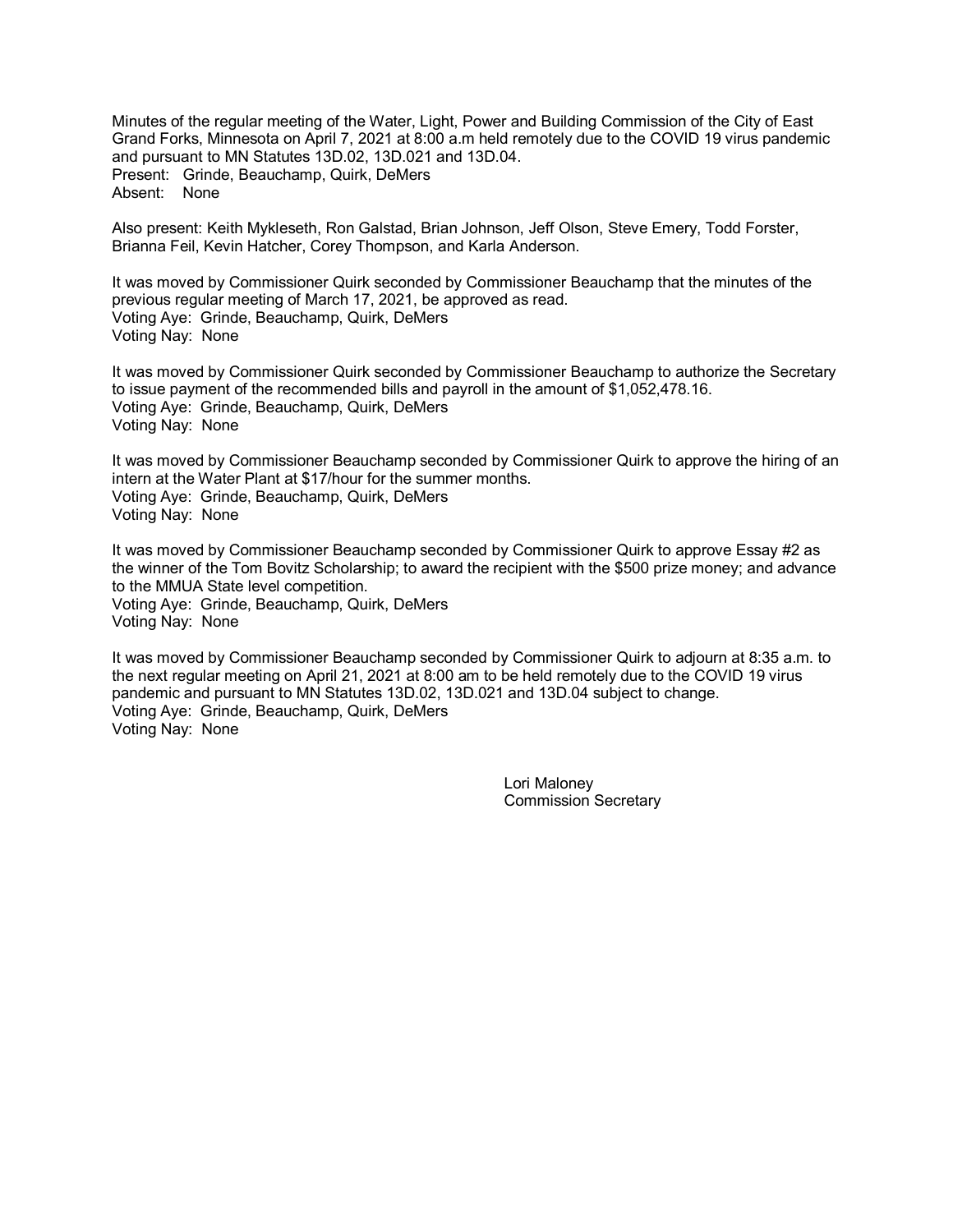### Accounts Payable

### Check Register Totals Only

Printed: 4/14/2021 - 11:39 AM User: khatcher



# **City of East Grand Forks**

P. O. Box 373 East Grand Forks, MN 56721 (218) 773-2483

| <b>Check</b>     | Date                     | <b>Vendor No</b>               | <b>Vendor Name</b>                                   | <b>Amount</b>         | <b>Voucher</b>               |
|------------------|--------------------------|--------------------------------|------------------------------------------------------|-----------------------|------------------------------|
| 516630<br>516631 | 04/14/2021<br>04/14/2021 | <b>COM500</b><br><b>HAL500</b> | Commissioner of Revenue<br>Halstad Telephone Company | 52,471.00<br>1,464.23 | $\mathbf{0}$<br>$\mathbf{0}$ |
|                  |                          |                                | Check Total:                                         | 53,935.23             |                              |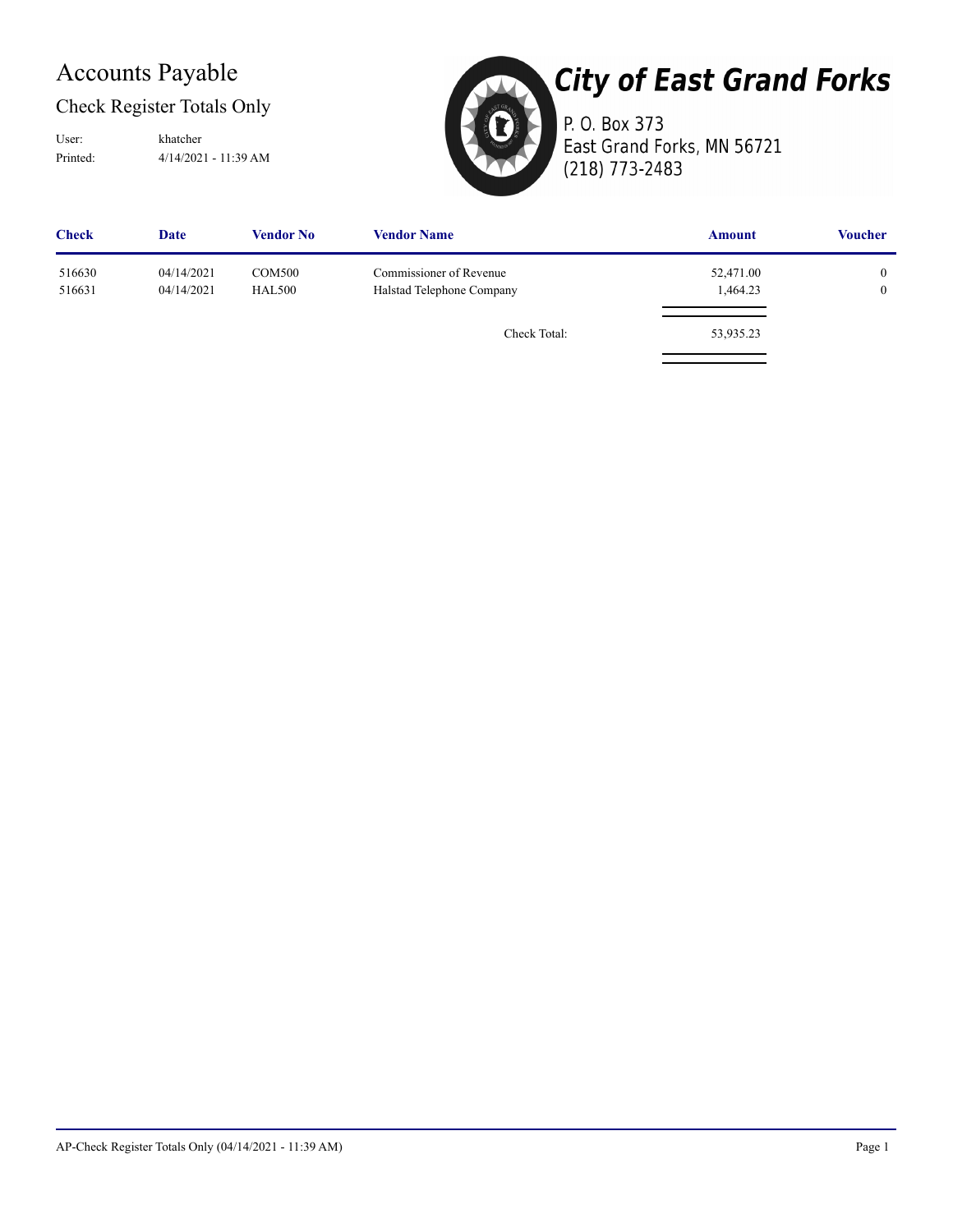### Accounts Payable

### Check Register Totals Only

Printed: 4/19/2021 - 1:13 PM User: khatcher



P. O. Box 373 East Grand Forks, MN 56721 (218) 773-2483

| <b>Check</b> | Date       | <b>Vendor No</b> | <b>Vendor Name</b>                   | <b>Amount</b> | <b>Voucher</b>   |
|--------------|------------|------------------|--------------------------------------|---------------|------------------|
| 516632       | 04/21/2021 | <b>ACM502</b>    | Acme Electric Companies              | 42.68         | $\boldsymbol{0}$ |
| 516633       | 04/21/2021 | AIR502           | Airgas USA, LLC                      | 30.28         | $\boldsymbol{0}$ |
| 516634       | 04/21/2021 | <b>ARA500</b>    | Aramark                              | 194.32        | $\boldsymbol{0}$ |
| 516635       | 04/21/2021 | <b>BOR501</b>    | Border States Electric Supply        | 481.32        | $\theta$         |
| 516636       | 04/21/2021 | <b>BRA500</b>    | Brady Martz & Associates P.C.        | 14,000.00     | $\mathbf{0}$     |
| 516637       | 04/21/2021 | <b>BUS501</b>    | <b>Business Essentials</b>           | 136.62        | $\mathbf{0}$     |
| 516638       | 04/21/2021 | UB*01191         | Shelby & Randall Capps               | 48.67         | $\boldsymbol{0}$ |
| 516639       | 04/21/2021 | <b>CEN501</b>    | CenturyLink                          | 97.36         | $\boldsymbol{0}$ |
| 516640       | 04/21/2021 | <b>DIG501</b>    | Digi Key Corp 590699                 | 41.84         | $\boldsymbol{0}$ |
| 516641       | 04/21/2021 | <b>EGF501</b>    | <b>EGF City</b>                      | 538,455.01    | $\boldsymbol{0}$ |
| 516642       | 04/21/2021 | <b>EXP501</b>    | Exponent                             | 363.59        | $\boldsymbol{0}$ |
| 516643       | 04/21/2021 | <b>FOR505</b>    | Forum Communications Company         | 270.00        | $\boldsymbol{0}$ |
| 516644       | 04/21/2021 | <b>GAL501</b>    | Galstad Jensen & McCann PA           | 344.25        | $\boldsymbol{0}$ |
| 516645       | 04/21/2021 | <b>GFC501</b>    | <b>Grand Forks Utility Billing</b>   | 26.00         | $\mathbf{0}$     |
| 516646       | 04/21/2021 | <b>GRA505</b>    | Graymont (WI) LLC                    | 6,413.00      | $\mathbf{0}$     |
| 516647       | 04/21/2021 | <b>IHM500</b>    | iHeartMedia                          | 543.00        | $\mathbf{0}$     |
| 516648       | 04/21/2021 | <b>LUN501</b>    | Lunseth Plumbing & Heating           | 720.00        | $\mathbf{0}$     |
| 516649       | 04/21/2021 | <b>MID505</b>    | Midco Diving & Marine Services, Inc. | 4,937.00      | $\mathbf{0}$     |
| 516650       | 04/21/2021 | <b>MID501</b>    | Midcontinent Communications          | 250.00        | $\mathbf{0}$     |
| 516651       | 04/21/2021 | UB*01190         | Leroy Myers                          | 49.28         | $\boldsymbol{0}$ |
| 516652       | 04/21/2021 | <b>ORE501</b>    | O'Reilly Auto Parts                  | 42.27         | $\boldsymbol{0}$ |
| 516653       | 04/21/2021 | <b>ORC501</b>    | Orchard Oil Company                  | 35.66         | $\boldsymbol{0}$ |
| 516654       | 04/21/2021 | <b>PED562</b>    | Melissa Pederson                     | 500.00        | $\boldsymbol{0}$ |
| 516655       | 04/21/2021 | <b>PIT504</b>    | <b>Pitney Bowes</b>                  | 1,773.00      | $\boldsymbol{0}$ |
| 516656       | 04/21/2021 | <b>PRA501</b>    | Praxair Distribution Inc             | 94.03         | $\boldsymbol{0}$ |
| 516657       | 04/21/2021 | <b>RMB500</b>    | RMB Environmental Laboratories, Inc  | 235.00        | $\mathbf{0}$     |
| 516658       | 04/21/2021 | <b>RYD501</b>    | Rydell Chevrolet                     | 57.73         | $\boldsymbol{0}$ |
| 516659       | 04/21/2021 | <b>SAN501</b>    | Sanford Health Occupational Medicine | 50.00         | $\boldsymbol{0}$ |
| 516660       | 04/21/2021 | <b>STU501</b>    | Stuart C Irby Co                     | 93.20         | $\boldsymbol{0}$ |
| 516661       | 04/21/2021 | <b>SUN500</b>    | Sun Dot Communications, LLC          | 89.99         | $\mathbf{0}$     |
| 516662       | 04/21/2021 | <b>TNT501</b>    | <b>TNT</b> Outfitters                | 175.00        | $\mathbf{0}$     |
| 516663       | 04/21/2021 | <b>TOS561</b>    | Abby Toso                            | 500.00        | $\mathbf{0}$     |
| 516664       | 04/21/2021 | <b>USP501</b>    | <b>US Postal Service</b>             | 35.18         | $\boldsymbol{0}$ |
| 516665       | 04/21/2021 | <b>VAL502</b>    | Valley Truck                         | 1,070.96      | $\boldsymbol{0}$ |
| 516666       | 04/21/2021 | <b>WAT501</b>    | Water & Light Department             | 3,232.83      | $\boldsymbol{0}$ |
| 516667       | 04/21/2021 | <b>XCE502</b>    | Xcel Energy                          | 4,573.58      | $\boldsymbol{0}$ |

Check Total: 580,002.65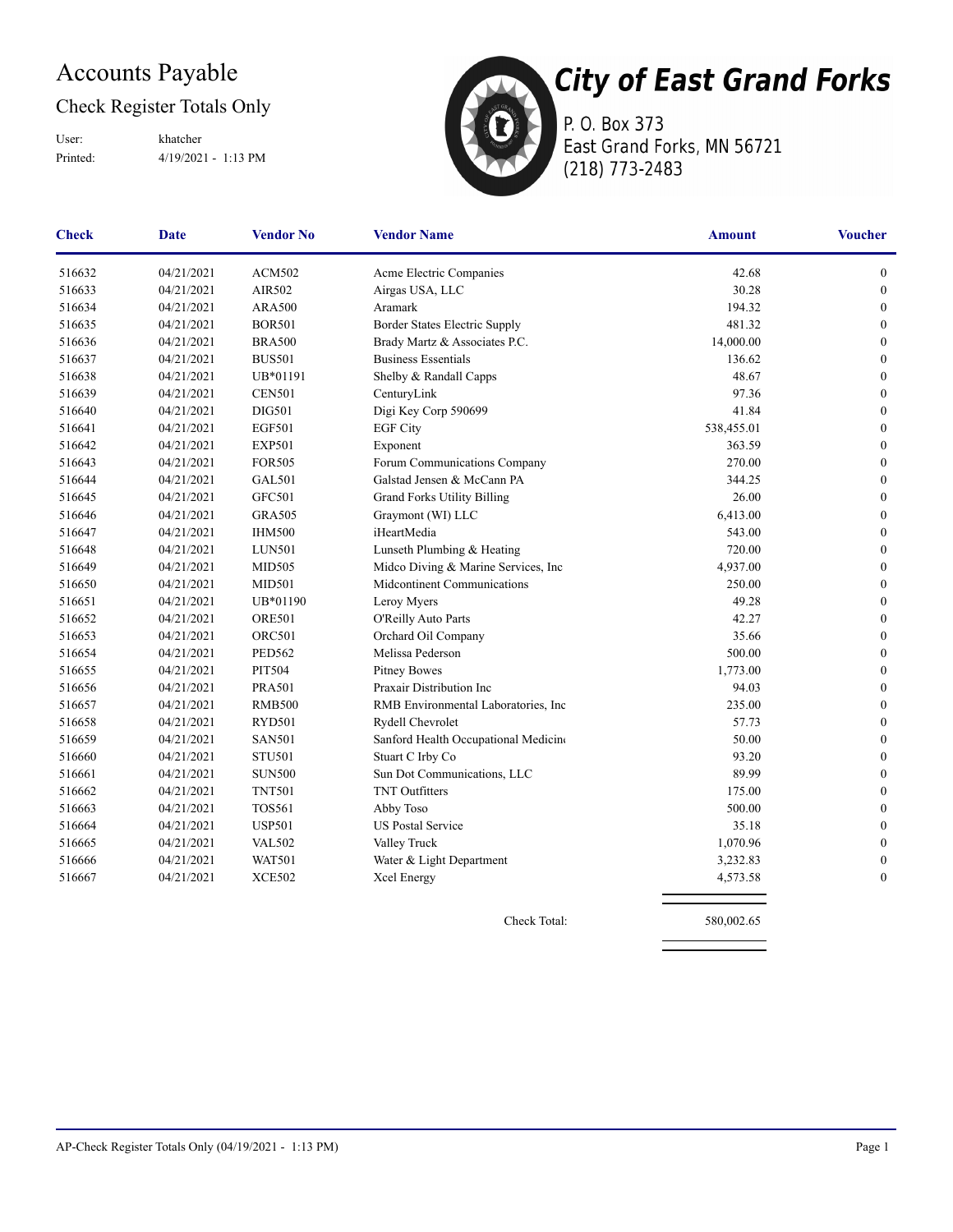### **Rebates 4/21/21**

| Total                             |                         | \$2,060.00   |
|-----------------------------------|-------------------------|--------------|
| <b>Top Load Washer</b>            | Fore                    | 75.00        |
| <b>Top Load Washer</b>            | Taylor                  | \$<br>75.00  |
| <b>Residential Weatherization</b> | Pederson - 1 Patio Door | \$<br>500.00 |
| Refrigerator & Recycle            | <b>Peters</b>           | \$<br>125.00 |
| Refrigerator & Recycle            | <b>Nelson</b>           | \$<br>125.00 |
| Recycle                           | <b>Riske</b>            | \$<br>50.00  |
| <b>ECM</b>                        | Devoe                   | \$<br>150.00 |
| <b>ECM</b>                        | <b>Bakken</b>           | \$<br>150.00 |
| <b>ECM</b>                        | Sjostrand               | \$<br>150.00 |
| <b>ECM</b>                        | Kleven                  | \$<br>150.00 |
| <b>ECM</b>                        | Langston                | \$<br>150.00 |
| Dishwasher & Refrigerator         | Moe                     | \$<br>125.00 |
| Dishwasher & Refrigerator         | Opsahl                  | \$<br>125.00 |
| <b>Dishwasher</b>                 | Olafson                 | \$<br>50.00  |
| AC Tune up                        | Von Rueden              | \$<br>60.00  |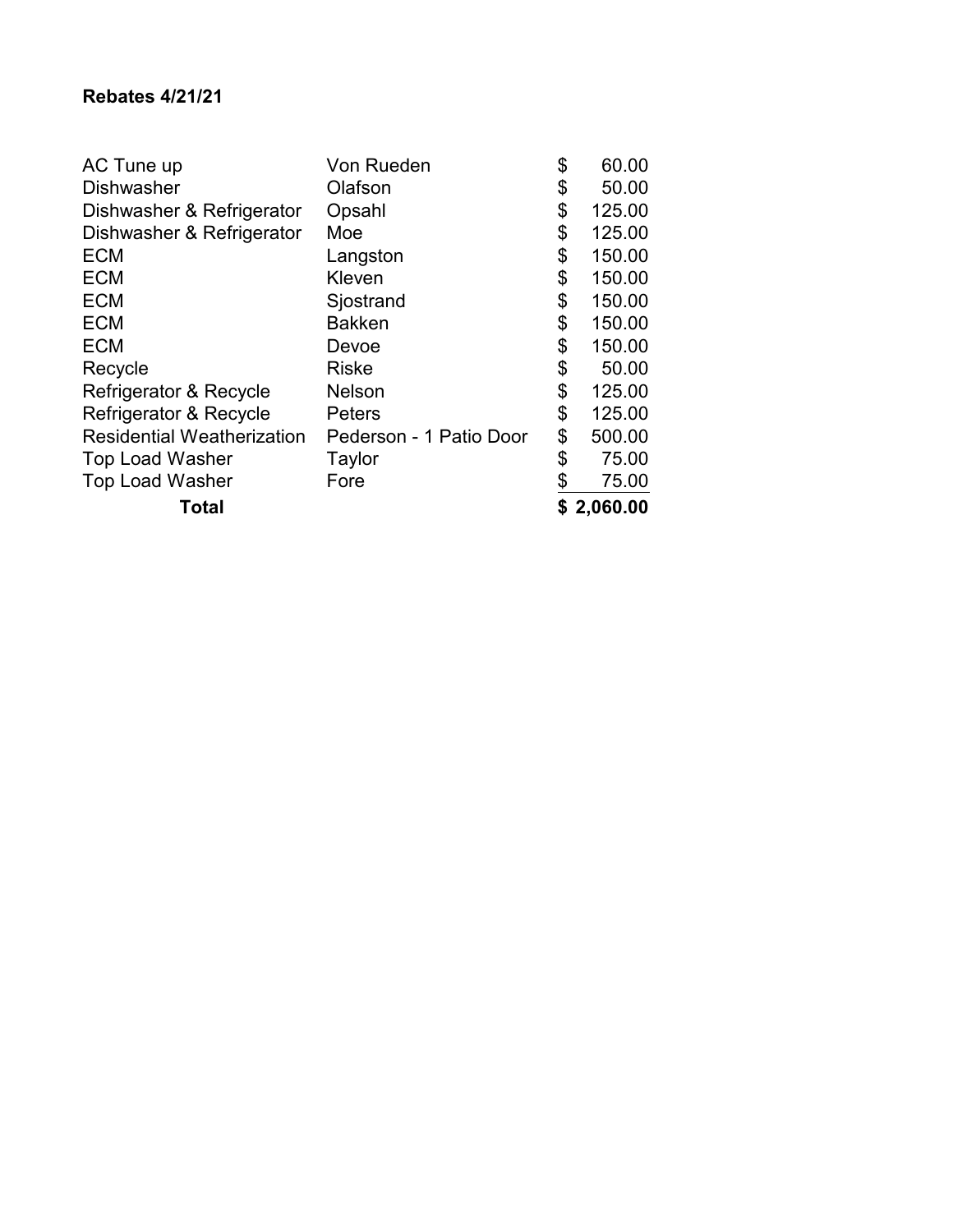| Date: | 4-15-2021                                                     |
|-------|---------------------------------------------------------------|
| To:   | East Grand Forks Water & Light Commission; GM Keith Mykleseth |
| From: | Brian Johnson                                                 |
| RE:   | Local Summer Help                                             |
|       |                                                               |

#### **Background:**

The Vermilion Community College (VCC) student we had hired to work with us as a Summer Intern, has backed out.

Summer employment opportunities have also been offered to local High School students in the past. This program has provided assistance to Water Plant Staff in operations, maintenance and building/grounds projects while providing valuable hands on experience to young people entering the job market.

#### **Recommendation:**

Water & Light Commission approve Summer employment at the Water Treatment Plant to a local High School student in 2021 at the rate of \$11.22 per hour.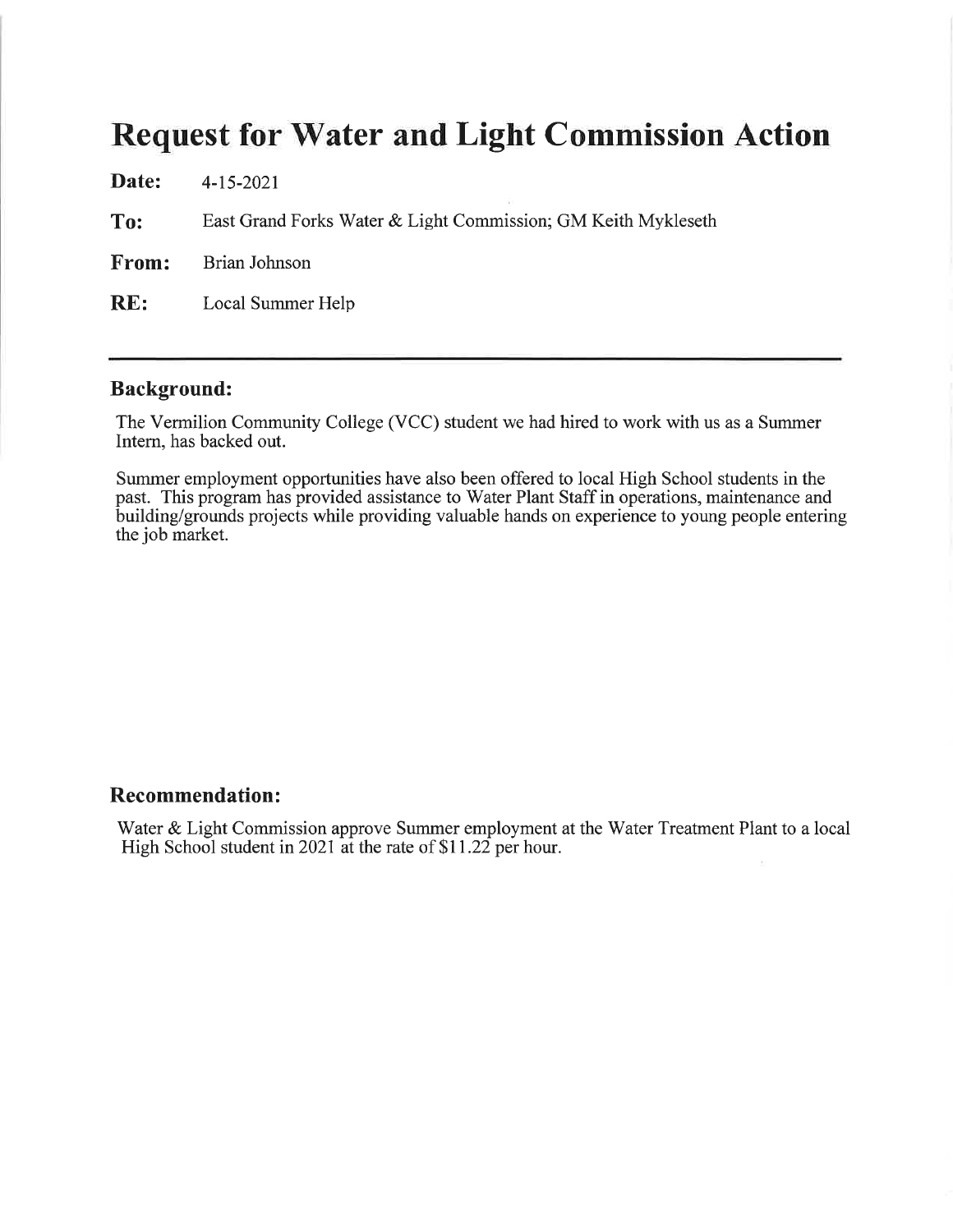| Date: | April 15th, 2021                             |
|-------|----------------------------------------------|
| To:   | Water & Light Commission; GM Keith Mykleseth |
|       | <b>From:</b> Brian Johnson                   |
| RE:   | Six Month Probationary Period for Chris Lelm |

### **Background:**

Chris has been a probationary employee for the past six months. During this time Chris has met or exceeded all certification requirements. His probation ends April 22nd, 2021.

### **Recommendation:**

East Grand Forks Water & Light Commission approve Chris Lelm's probation period and recommend his appointment as permanent.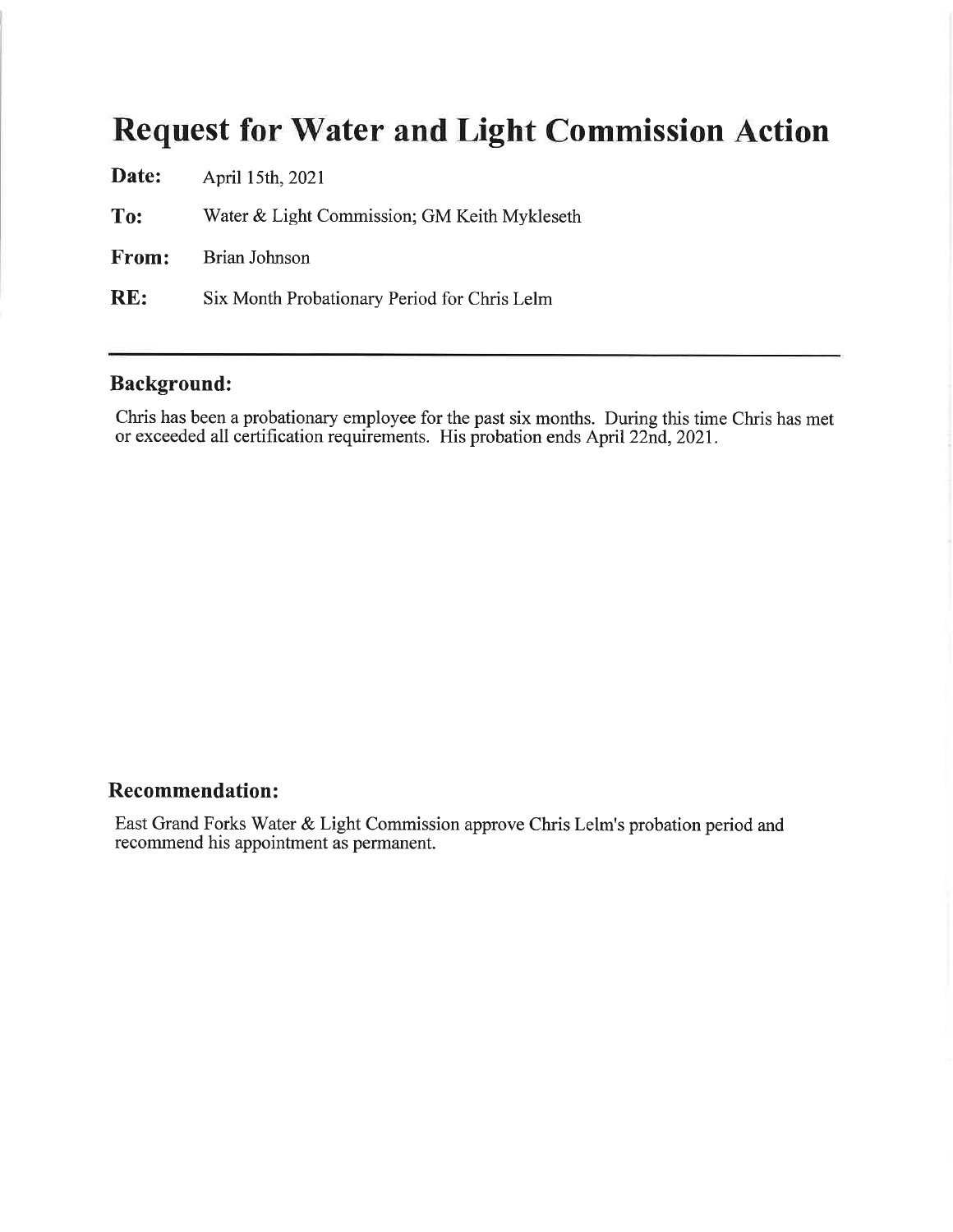### **CERTIFICATION OF ACCEPTANCE OF EMPLOYEES AT TERMINATION OF PROBATION PERIOD,** BY APPOINTING AUTHORITY

Water and Light Commission To: East Grand Forks, Minnesota

We hereby certify that the following named employee has satisfactorily performed his/her respective duties in the position for which he/she was employed during the six months from and after his/her appointment thereto, and we hereby recommend that his/her respective appointment be made permanent.

| NAME OF EMPLOYEE $ChR$ / $Cl$ / $M$                                                                            |  |
|----------------------------------------------------------------------------------------------------------------|--|
| DATE OF EMPLOYMENT $\angle 0 - \partial \partial - \partial 0$                                                 |  |
| DATE OF 6 MONTH PROBATION $\frac{2}{\sqrt{7}}$ - $\frac{\partial}{\partial^2}$ - $\frac{\partial}{\partial^2}$ |  |
| POSITION Water Dist Maint Operature                                                                            |  |
| SALARY AFTER PROBATION $\qquad \qquad \frac{4}{7}$ and $\frac{89}{10002}$                                      |  |
|                                                                                                                |  |
| APPROVED BY:                                                                                                   |  |

By Read R. mplaced

Department Head

By: President of Commission

<u> 1980 - Jan Stein Jan Stein Stein Stein Stein Stein Stein Stein Stein Stein Stein Stein Stein Stein Stein Stein</u>

Date:  $4 - 4 = 2021$ 

Date: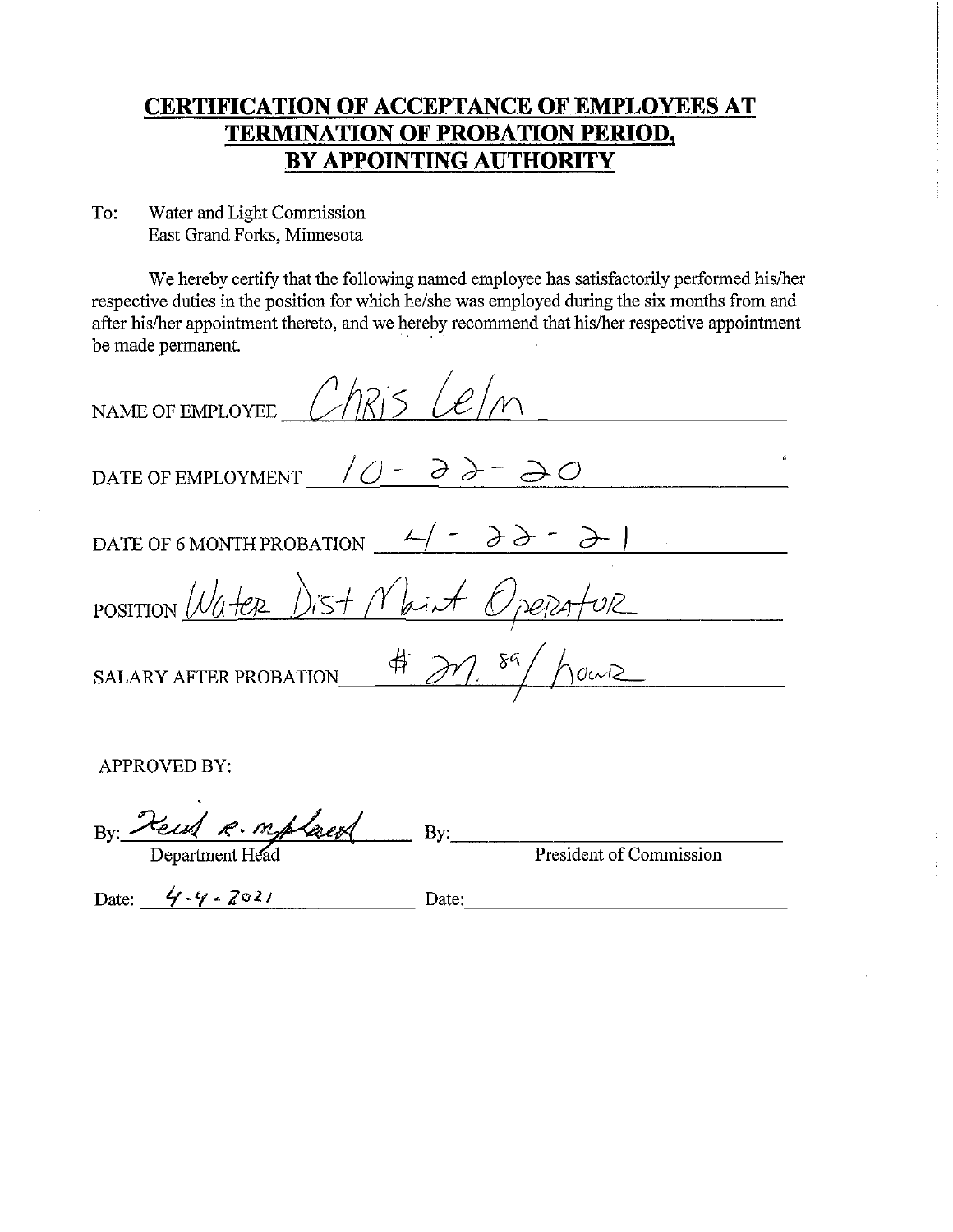**Date:** 4/15/2021 **To:** Water & Light Commissioners **From:** Jeff Olson **RE:** summer helpers

### **Background:**

As in the past Water & Light has hired seasonal help for less skilled labor tasks to maintain grounds and assist water and electric crews.

#### **Recommendation:**

It's my recommendation that the Commissioners give permission to hire two seasonal employees for the summer at \$11.22/hr